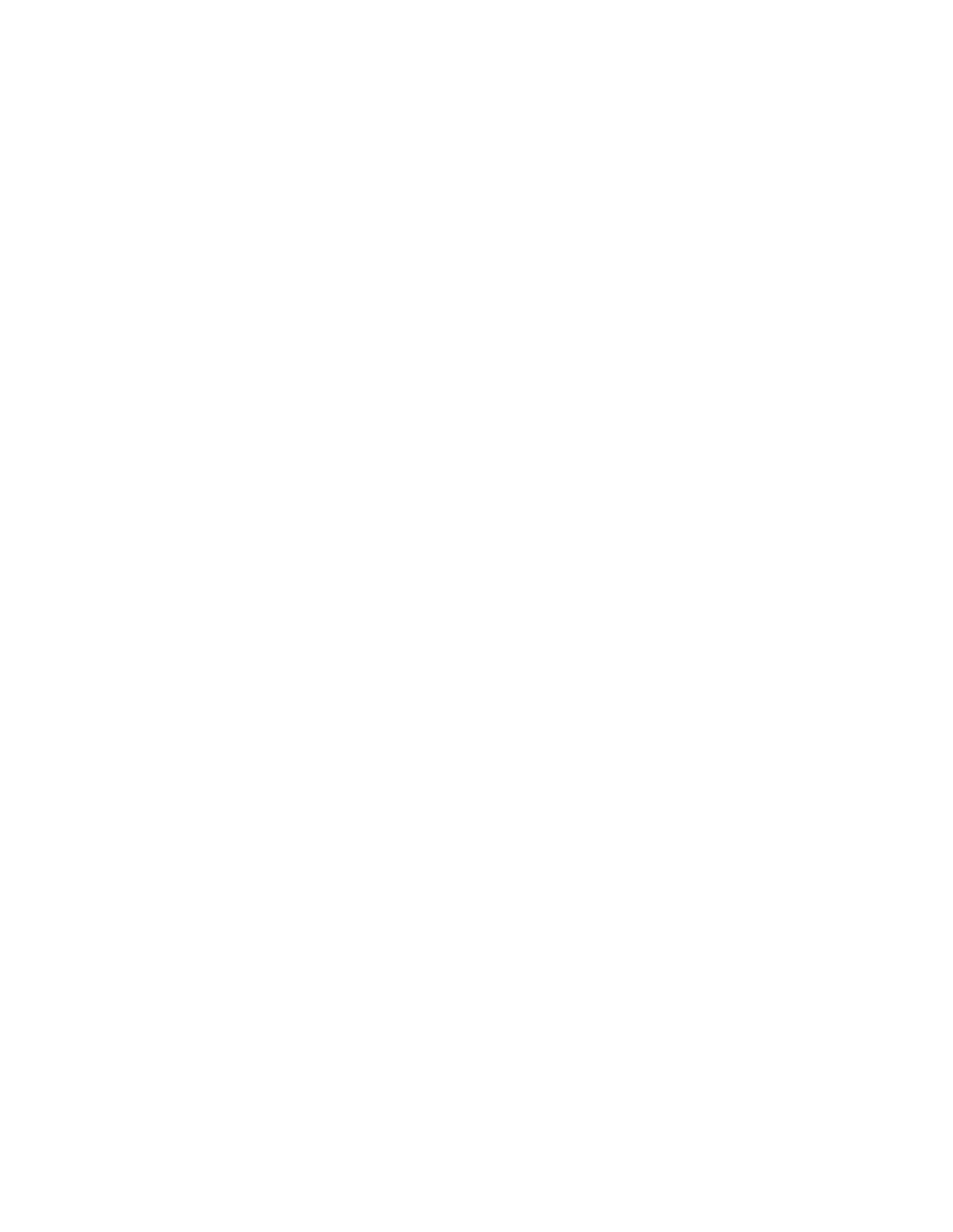## A Review of *Buddhism and Intelligent Technology: Toward a More Humane Future*

Soraj Hongladarom<sup>1</sup>

*Buddhism and Intelligent Technology: Toward a More Humane Future*. By Peter D. Hershock. London: Bloomsbury Academic, 2021, 280 pages. ISBN 978-1-350-18227-1 (paperback), \$26.95/978-1-350-18226-4 (hardback), \$90.00/978-1-350-18228-8 (e-book), \$24.25.

Since Google's DeepMind in 2016 defeated Lee Sedol, the world champion of the ancient game Go, interests, research, developments, and investments in artificial intelligence (AI) have skyrocketed. The world has come to realize the power of AI to accomplish tasks hitherto thought to be impossible for a machine to accomplish. AI has entered our collective consciousness, and we are hearing about it every day in the media. Nation states, realizing the awesome potential and power of the technology, are rushing to compete with one another to develop it further, pouring vast amounts of resources into the task. The competition is aptly called by Peter Hershock "the New Great Game," referring to the old rivalry between world powers such as Great Britain and the Russian Empire for every aspect of global dominance in the nineteenth century. The difference isthat now the two competing powers are the U.S. and China.

<sup>&</sup>lt;sup>1</sup> Department of Philosophy and Center for Science, Technology, and Society, Chulalongkorn University. Email: hsoraj@chula.ac.th.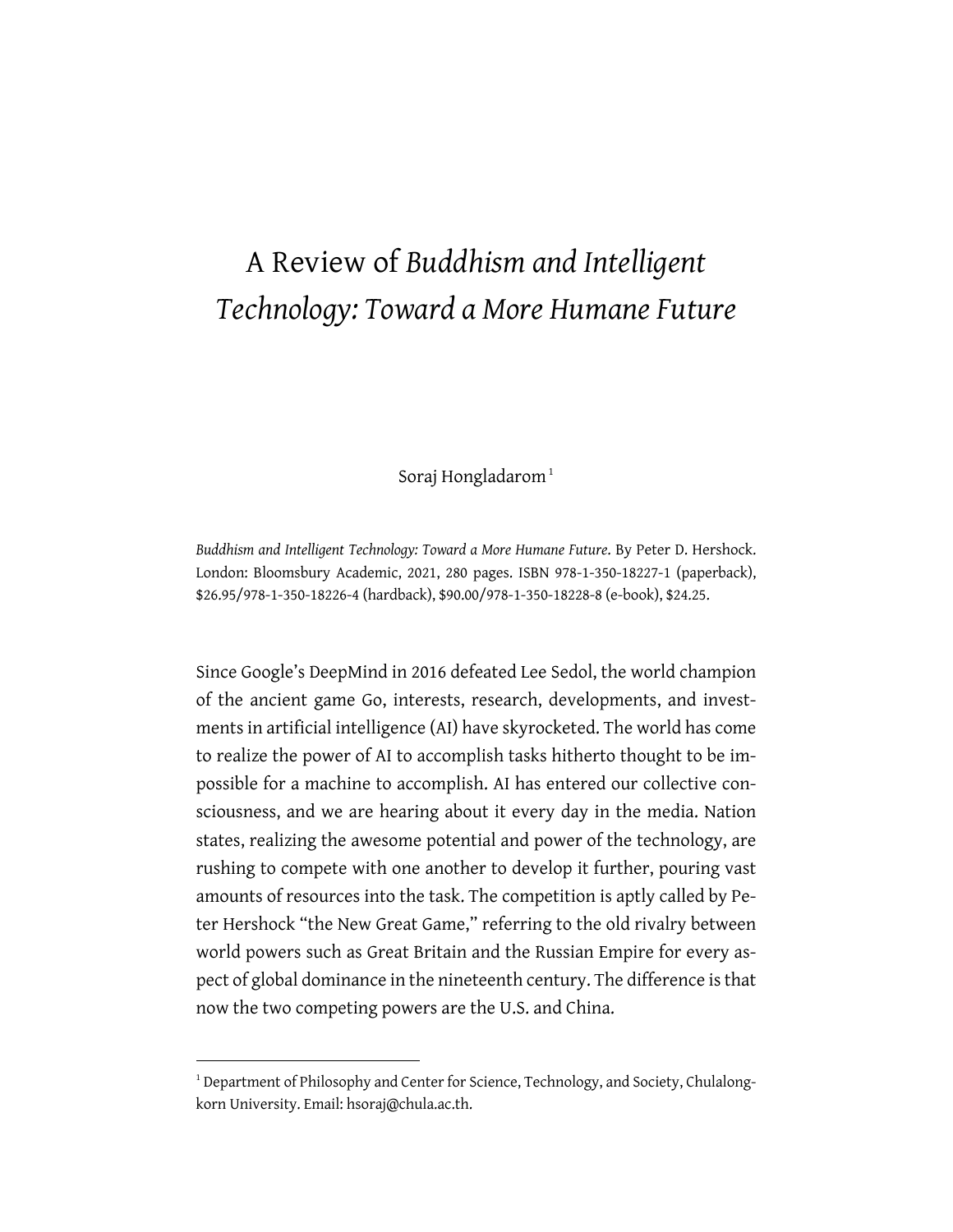Together with the rapid rise of research and development in AI is the increased awareness of the need to rein in its power and provide effective regulation. This has resulted in an explosion of guidelines designed for just these purposes. Over the last three years the popular website AI Ethics Guidelines Global Inventory (https://inventory.algorithmwatch.org) has collected a total of 173 guidelines according to the most recently updated version of the website. These guidelines come from all the regions of the world. Furthermore, ethical deliberation on AI has become an academic industry, with more and more scholars entering the field and producing a very large number of works on the topic in only a few years.

These guidelines and research on the ethics of AI, however, are based on the cultural presuppositions of the West. The ethics in these guidelines are informed by familiar Western ethical theories such as deontology and utilitarianism. Moreover, most academic works in AI ethics, broadly construed, are also oriented toward these Western theories. Thus, Peter Hershock's book is a welcome addition to the field. The book adds to a small number of works discussing the ethical implications of AI from a non-Western perspective, namely Buddhism, and thus is a significant contribution to the intercultural ethics of technology. More specifically, to my knowledge there are now only two book-length studies of the ethics of AI from the Buddhist perspective (broadly construed, as Hershock might disagree that his work should be classified as such). As AI is spreading its influence throughout the globe, it is only fitting that there are academic studies focusing on its social and ethical aspects from a variety of non-Western perspectives. Western readers will benefit from a look at AI and its ramifications from a new angle, an angle which could provide them with a critical look at how their horizons of ethical thought and deliberation could be expanded. Furthermore, readers in non-Western cultures will also benefit because these works show that ethics and philosophy are not restricted to the West, but other traditions, such as Buddhism, can contribute to the global task of thinking together on how to regulate the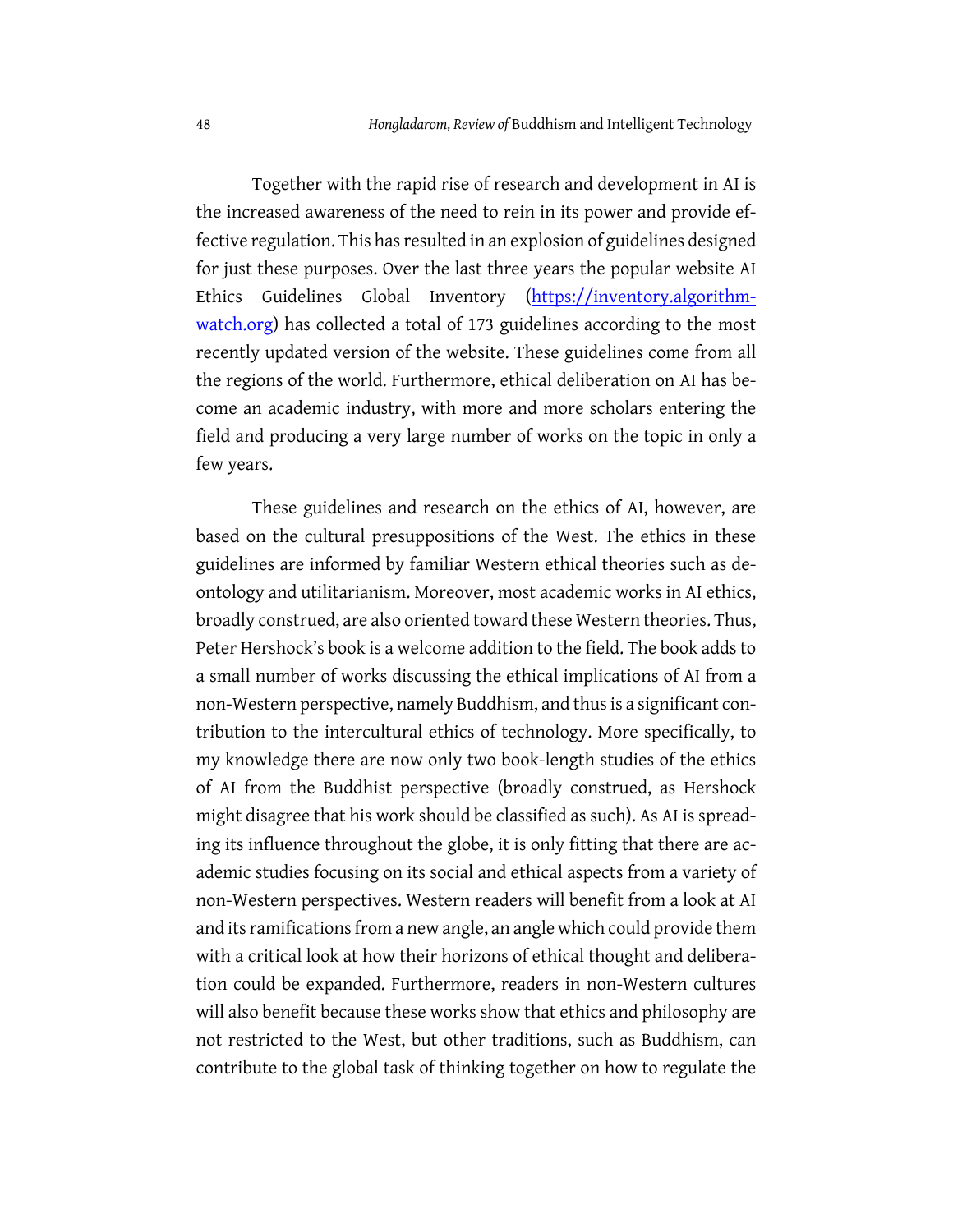power of AI and the global corporations that profit hugely from the use of the technology.

I have said earlier that one would be reluctant to classify Hershock's book as a study in AI ethics from the Buddhist perspective, which is squarely the topic of my own book. This is because the focus of his book is not to provide a set of guidelines for the designer and manufacturer of the technology but is more oriented toward suggesting a way for consumers or users of AI technology to become more resistant. Hershock's book is a call for us to be fully aware, or "mindful" in the Buddhist sense, or in his words to be able to envision "who we need to be *present as*" (7), in order that we are not lured into the trap laid by the social media platforms and thereby lose our bearing. It is our being lured into this trap that constitutes the predicament engendered by the AI revolution, a condition that for Hershock cannot be solved but only slowed or stopped. Buddhist teaching and practice is the key to slowing and stopping the predicament. As we find AI and social media platforms pervading our environment, what we need to do, according to Hershock, is to follow the Buddhist teaching of being mindfully aware so that our attention and our engagement with these media are adequately informed by the relevant sense of autonomy that would enable us not to become mere products of these platforms.

According to Hershock, what he calls the "Intelligence Revolution" has created a predicament in the same way that climate change has created, or is itself, a predicament. He argues that climate change is not a technical problem solvable by technical means but is a complex of various factors—economic, sociological, scientific, technological, and so on—that together constitute a difficult situation where particular technical solutions are not effective. Hershock compares this difficult situation to the Buddhist notion of *dukkha* (*duḥkha*), which he invariably translates as "conflict, trouble, and suffering." As climate change is a predicament constituted by a complex web of various factors, the way to encounter it, according to Hershock, is not to find a direct fix—a kind of medicine that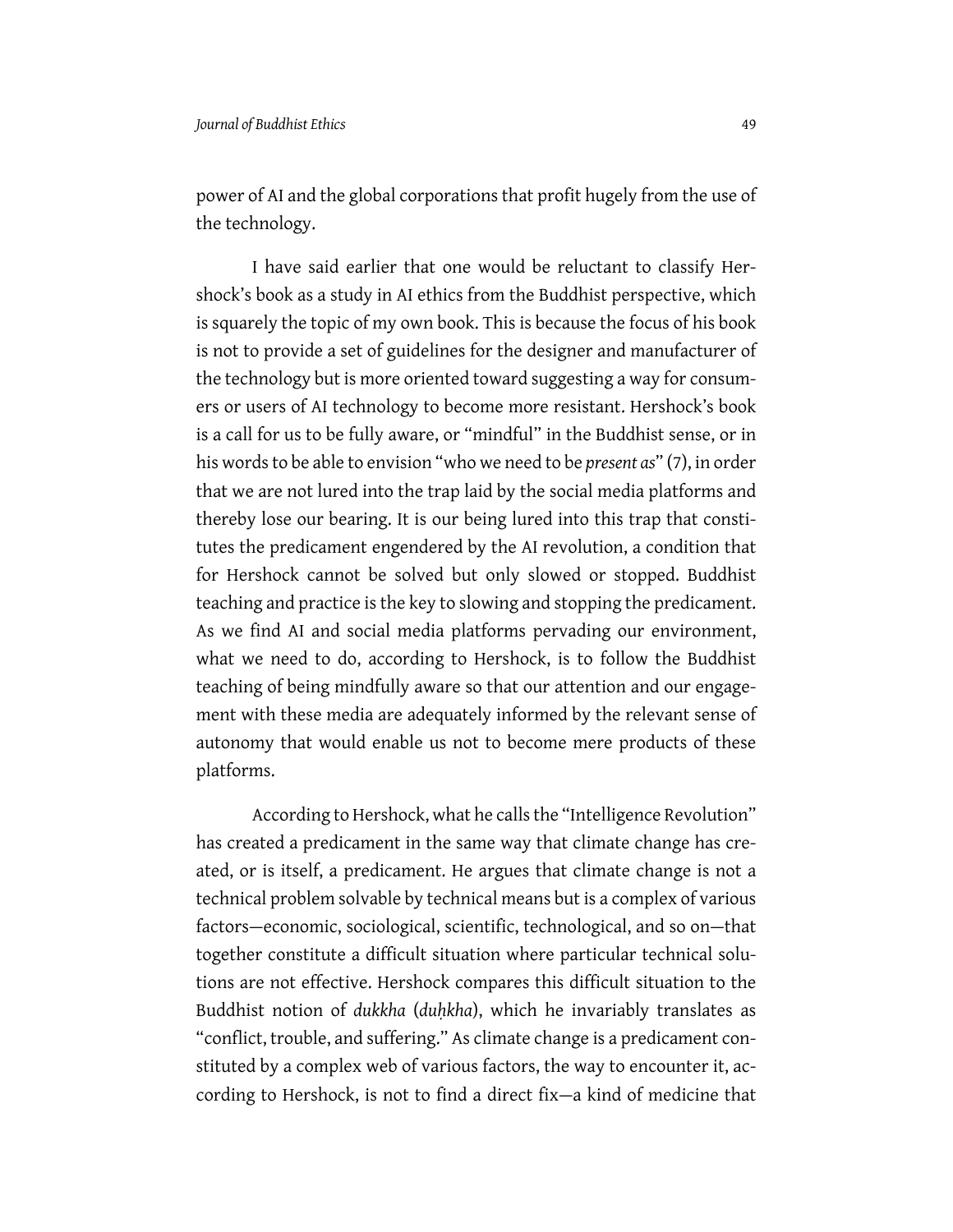purports to cure the condition directly—but a complete turnaround, a reorientation of one's total way of living in such a way that the predicament is undercut from the ground up. In the case of climate change, this means that there must be relational and systematic efforts performed together by all or most of the nodes within the complex web, a turnaround from what is familiar, such as one's reliance on fossil fuels in one's day-to-day living. Hershock knows that this complete turnaround is not practically feasible, and he suggests in the later chapters of the book that the predicament of climate change must be countered either by slowing it down or by stopping it altogether. Since slowing down is obviously easier, what he suggests is a kind of concerted effort to start a new way of life as well as various measures so that our gradual turning away from the familiar way of living contributes to the desired change.

Basically, this is the gist of Hershock's argument in the book. His main concern is not how to combat climate change, of course, but the difficult situation, the predicament, caused by the Intelligence Revolution (variously called the AI revolution, or perhaps the Fourth Industrial Revolution, by other scholars). The situation in which almost everyone is hooked on their smart phones, checking the most recent posts every minute or so, is for Hershock a serious predicament in need of a complete turnaround. The lifeblood of the Intelligence Revolution is the personal data that users emit to the global network every second. The fact that social media platforms such as Facebook, Twitter, and Google are free to use this data meansthat these sites are effectively turning users into the products that they sell to their real customers, which are the businesses that pay Google and Facebook huge amounts of money for advertising purposes. Many scholars, such as Shoshana Zuboff and Jathan Sadowski, have shown the dangers of surveillance or data capitalism in which the users are turned into products to be advertised and sold by one business to another, thereby reducing ordinary users to mere numbers or commodities. This is a serious predicament caused by the Intelligence Revolution. As with climate change, the way to combat this situation is not by finding a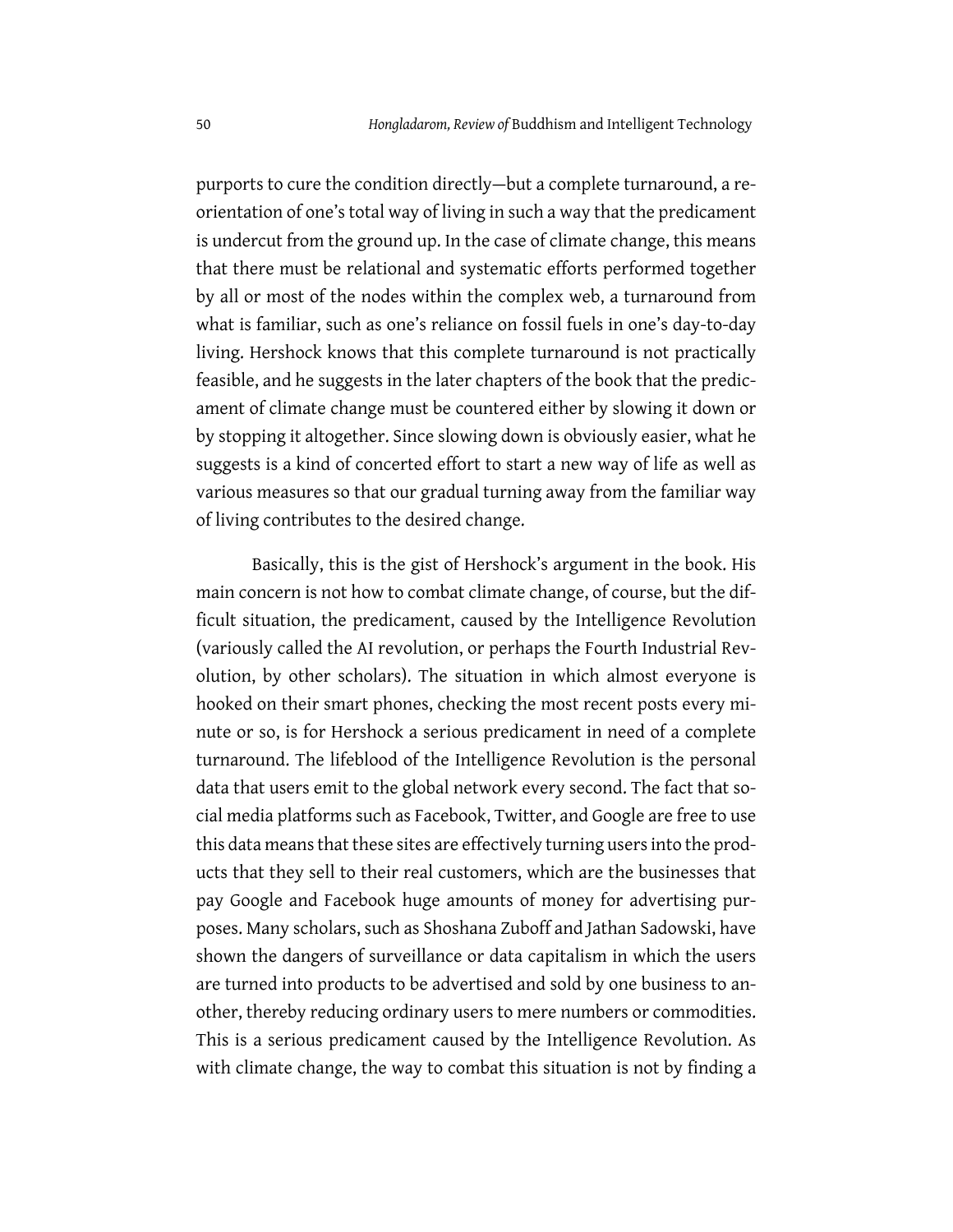set of technical fixes but by performing a complete turnaround, a radical change in how we conduct our lives.

In a nutshell, Hershock's prescription for the turnaround is to look at Buddhist teachings for content and inspiration. This call for a turnaround is thus different from what has been proposed by mainstream ethicists of technology, whom he criticizes as offering only technical solutions. Here Hershock's proposal is not unlike that of the earlier philosophers of technology who were strongly critical of the technological situation overall. Martin Heidegger, for example, is well known for his stance in *The Question Concerning Technology*, where the main problem is the mindset that accompanies modern technological systems. A hydroelectric dam is a product of the modern technological system, but for Heidegger the dam is a concrete manifestation of the mindset that views the river not as a living organism to be respected as did the ancients, but as *Bestand*, or a standing reserve, something always there to be exploited whenever one wishes. Thus, in Hershock's term, the hydroelectric dam represents an aspect of a predicament caused by the older technologies of dam construction and hydroelectric power generation. Albert Borgmann, another philosopher of technology, thinks in the same way. Here the dam represents a device paradigm—to use Borgmann's terminology (*Technology and the Character of Contemporary Life* 33-77)—that takes us away from the river as a focal point of our earlier practice such as performing rituals or having a relation with the river in an intimate way (*Holding on to Reality* 223-224). In both Heidegger and Borgmann, we see a bifurcation between the technical or technological on the one hand, and the natural or the focal point on the other. The idea is that the former is taking us away from our true condition, our authenticity, and that there should be a way for us to return to the latter. For Hershock, this is accomplished through Buddhist practice.

Hershock argues that there are two kinds of ethics of technology: the familiar one that focuses on the agents, rules of conduct, and the justification of rules; and his preferred one, which looks at the broader systematic relations constituting an undesirable situation alluded to above.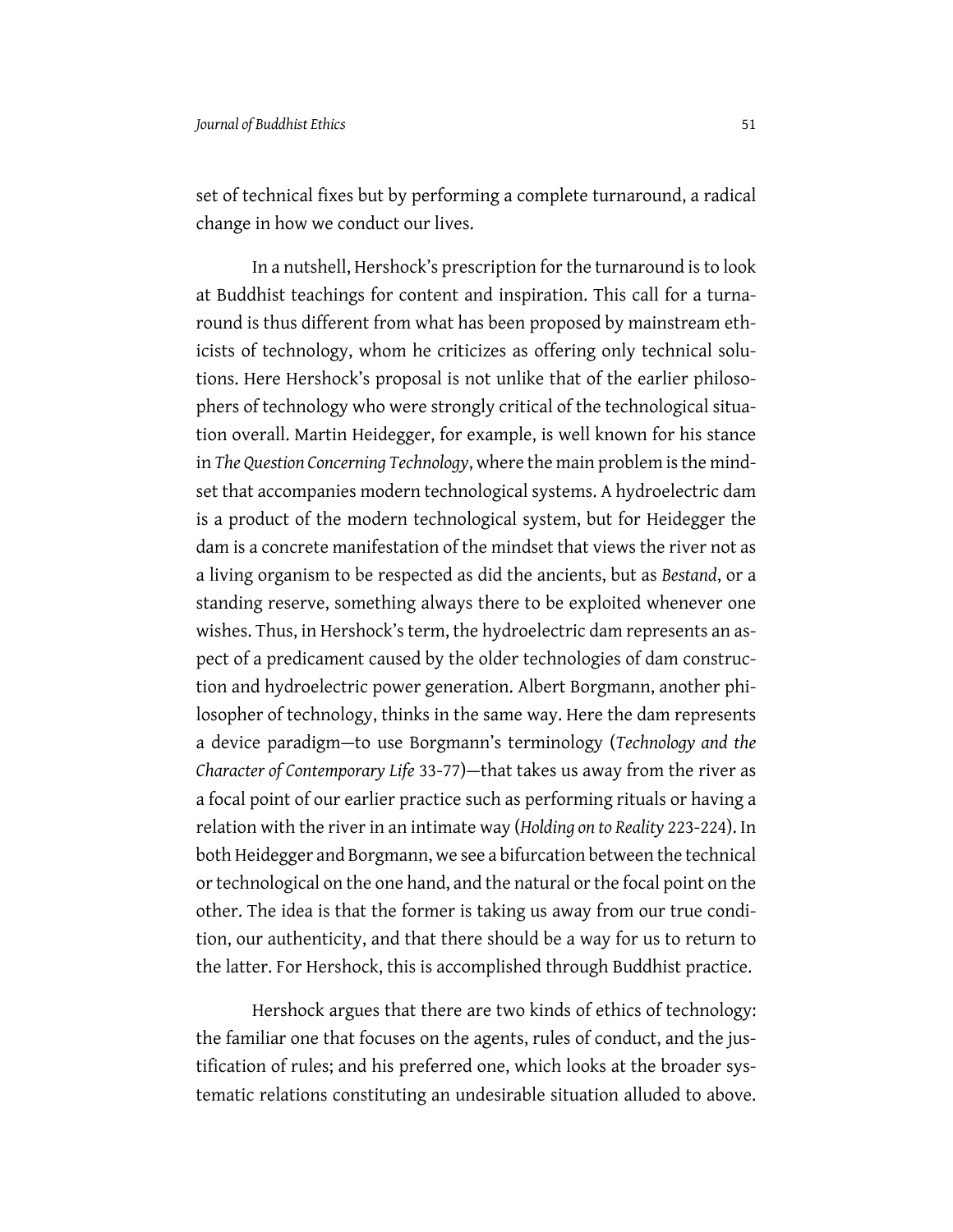According to the second kind, there is no direct resolution of the undesirable situation, only either a stopping or a slowing down of the whole process as we have seen. This is the solution suggested by those philosophers who regard technology as a whole system that threatens human dignity and autonomy. Apart from Heidegger and Borgmann, we can also count philosophers such as Jacques Ellul and Herbert Marcuse in this group. What they share is that they look at technology itself as one big threat; their analyses of the situation usually come in the form of exposing the thoughts and theories behind the technology in such a way that the technology emerges as a manifestation of a particular kind of logic designed for domination. According to Ellul, for example, modern technology is a manifestation of what he calls "technique," an all-encompassing force driven by capitalism and the scientific-technological complex against which humanity has no or very little power to resist (Ellul 3-13)*.* Hershock's analysis of the Intelligence Revolution is of the same kind. Instead of looking at particular actions perpetrated by various agents within the Revolution, he looks at the situation as a whole. His kind of ethics, which he calls the "ethics of diversity," is a call for humanity to resist the situation. His stance is distinctly political. As consumers can get together to initiate boycotts or other forms of protest and thereby gain more leverage against the giant corporations, Hershock in the later chapters of the book issues a similar call for users of the popular social media platforms to get together and slow the rate of sending out personal data that feeds the money-making engines of these corporations. Buddhist teachings contribute to this process through providing a vocabulary and theoretical foundation; the whole situation is a predicament, a *dukkha*, that needs to be resolved. One can resolve it by seeing things as they are, finding the root cause of the undesirable situation, and setting out a regime of practices found in the teachings designed to eliminate the cause.

Thus, Hershock's "ethical diversity" as he calls it (137) is a kind of ethics only in the sense that Heidegger's or Borgmann's analyses of the technological condition could be called an ethics. The difference between these two kinds is that according to the first, more familiar kind, there is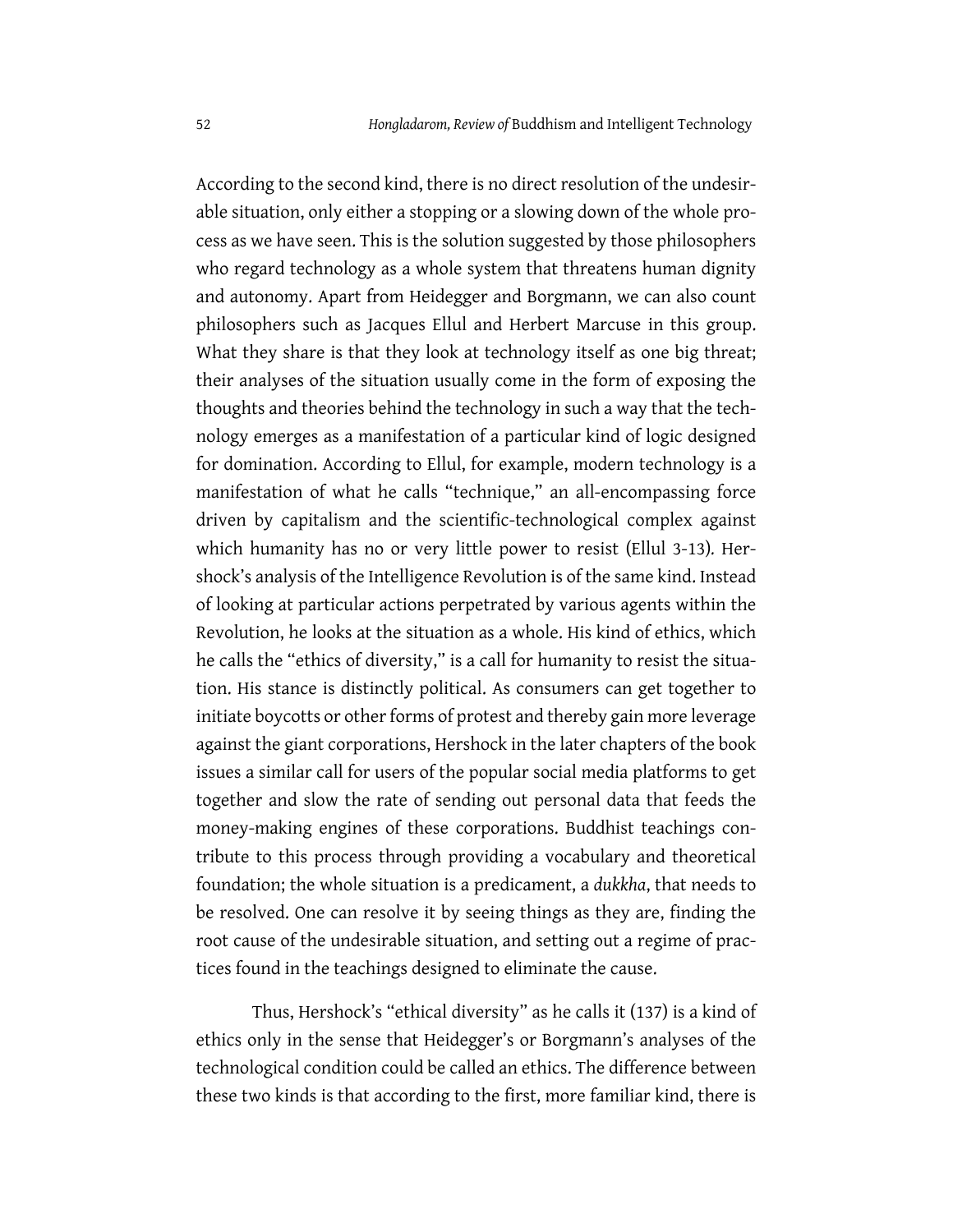the focus on particular actions, such as the fact that the dam is causing such-and-such damage to the ecosystem of the river, then an analysis as to why that action is wrong, followed by a recommendation for a solution. Applied ethics usually is done in this format. However, Hershock is not particularly interested in finding solutions to specific problems. Instead, since his overall goal is more a political one, the aim is to engage in a political act designed to change the overall conduct of the AI corporations altogether. Commenting on the predicament, Hershock writes:

> A Buddhist ethics of intelligence invites asking whether such a system is able or likely to help us realize virtuosic relational dynamics and superlative social institutions. The economics of the Intelligence Revolution are premised on an intelligence-gathering infrastructure that enables AIs to identify, predict, and respond to individual human needs and desires. Increasing "personalization" is a crucial dimension of the seductiveness of smart services and the ultimate key to their commercial success. And given their tireless learning capabilities, if we assess these services ethically in terms of their benefits to us as individual agents and patients, we can expect to find them earning increasingly favorable evaluations. (143)

For Hershock the usual form of ethics seems to be rather ineffective in combatting the predicament. As AI becomes increasingly smarter, it can guess what it needs to do in order to please the user; thus, assessments of individual action could result in more positive results for AI. But this rests on the presumption that AI is inherently bad. When the proposal to alleviate the predicament is either to slow it down or to stop it completely, there does not seem to be any room left for compromise, such as to design AI in such a way that one does not always have to stop it or slow it down. Nonetheless, this proposal appears to close the door to the possibility that AI could be beneficial to us. Now there has been more research in the area broadly known as "AI for Social Good" (e.g., Tomašev et al.;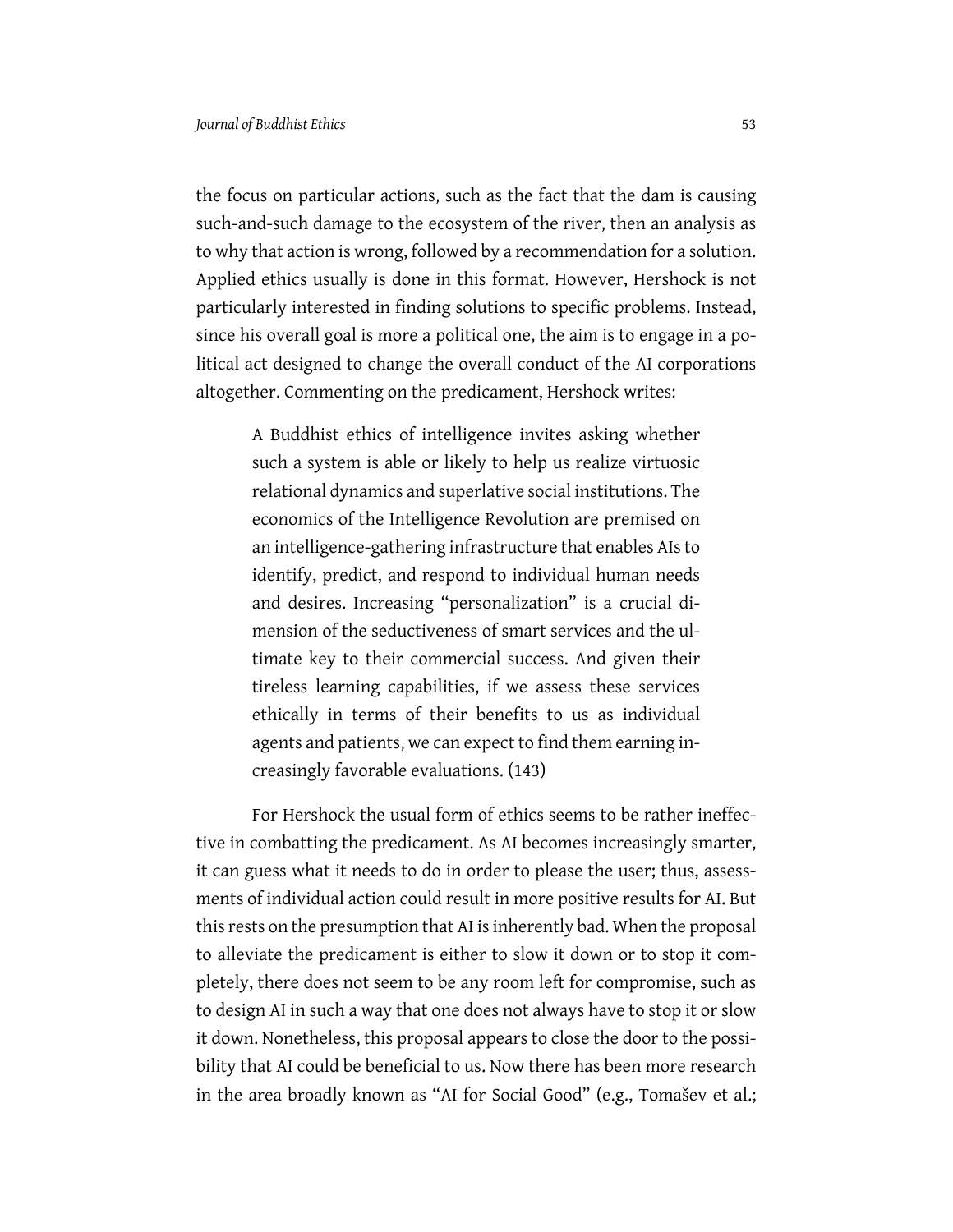Association of Pacific Rim Universities and Keio University). The idea is that AI could bring forth not only material products, but also the kind of social arrangements that promote fairness, equity, and justice. This is obviously a very difficult challenge, but Hershock's proposal in the book appears to close out this possibility entirely.

For example, there is now a growing amount of research on how AI could contribute to a more equal society in terms of gender. Natural language processing software can be designed to detect gender biases that are inherent in the way language is used and flag out inappropriate uses; moreover, AI algorithms can be trained so that they not only detect and stamp out existing gender biases in language but cease generating their own biases in the future. Whether this task is technically feasible in the long run is up to the technicians to decide, but at least we should not just close out this possibility that AI could bring us genuinely beneficial results. Thus, Hershock's assumption that the whole situation is already a predicament may need to be viewed again from a rather critical stance. In philosophy of technology itself, the younger generations of philosophers also tend to stay away from the broad critique of technology one finds in Heidegger and Borgmann, and they have started to focus on the specific problems engendered by contemporary technologies. Instead of critiquing Technology with a capital T, they are instead looking at technologies in the plural. For example, one of the most well-known philosophers of technology of the last twenty or thirty years, Don Ihde, has recently shifted his stance. Instead of conducting a phenomenological investigation of the overarching condition produced by technology, Ihde advocates in *Heidegger's Technologies* the view that philosophers should instead focus on specific problems caused by specific technologies.

Chapter one of *Buddhism and Intelligent Technology* focuses on the basic tenets of Buddhism. What is distinctive is that Hershock tries to use his own terminologies in place of the more traditional ones that one finds in standard books on Buddhism. For example, instead of talking about "suffering" or "dissatisfaction," Hershock translates *dukkha* as "conflict,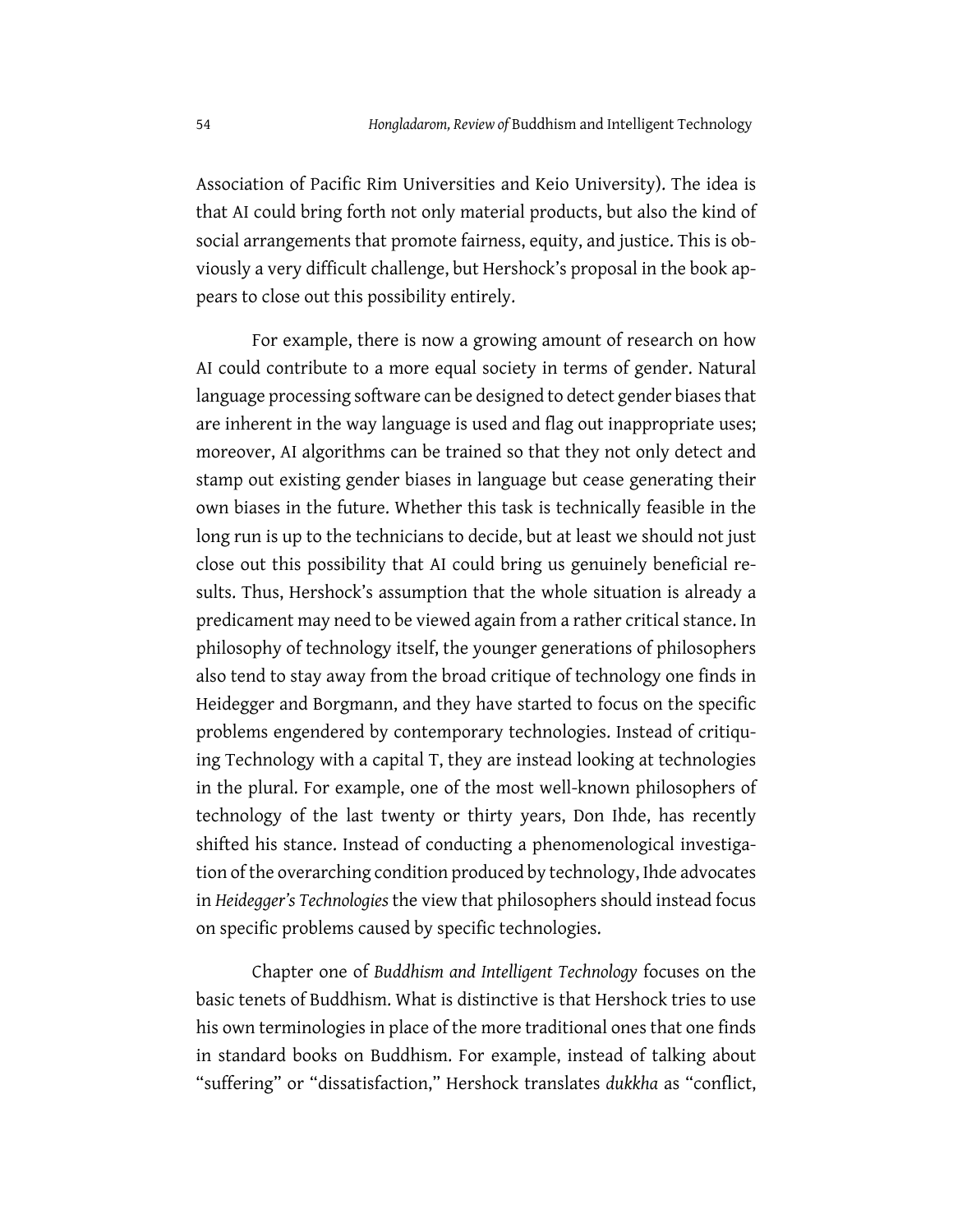trouble, and suffering"; in fact, these three terms appear together throughout the book. Conflicts may indeed be a part of *dukkha*, but in Hershock's use the conflicts seem to be rather those between the individual and her social environment. That is why *dukkha* is essential to the predicament that Hershock aims at eradicating. In the usual Buddhist sense, however, *dukkha* is more a matter of an individual herself; the point of Buddhist practice is of course to cultivate one's mind in order that *dukkha* is eventually eliminated. This does not mean that the traditional sense of *dukkha* cannot include the sense proposed by Hershock, but the reader should be reminded that Hershock is talking about the *dukkha* suffered by society as a whole. $2$ 

Hershock helpfully summarizes the history of the development of AI in chapter two. Instead of starting the narrative from the actual development of AI in the decade following World War II as many narratives do, he takes us all the way back to ancient Greece, where the epic *Iliad* provides stories about "self-propelled chairs" and "golden attendants" (44). The dream of having machines to do our work is almost as old as civilization itself. Then Hershock takes the reader on an overview of the history of AI proper, starting with Alan Turing's seminal paper "Computing Machinery and Intelligence" from 1950 up until the Fourth Industrial Revolution.

Chapters three and four are also useful as an introduction to the AI predicament for those who are new to the subject. Hershock provides a clear history of the development of the technology and an introduction

<sup>&</sup>lt;sup>2</sup> One is here reminded of the familiar difference between the Theravāda and Mahāyāna traditions, where the former stresses individual liberation and the latter the aspiration to bring all sentient beings across the sea of *saṃsāra* to the other side. However, this difference between the two main traditions is not relevant to my discussion here. In saying that Hershock pays more attention to *dukkha* in the social sense, this does not mean that he should instead focus on the more individualistic sense. After all, his call is for us to be virtuosic and mindful of how we are *present as.* This is clearly an individualistic sense. Certainly, he also calls for certain social arrangements to change, but the individualist sense of being present as here is a necessary condition.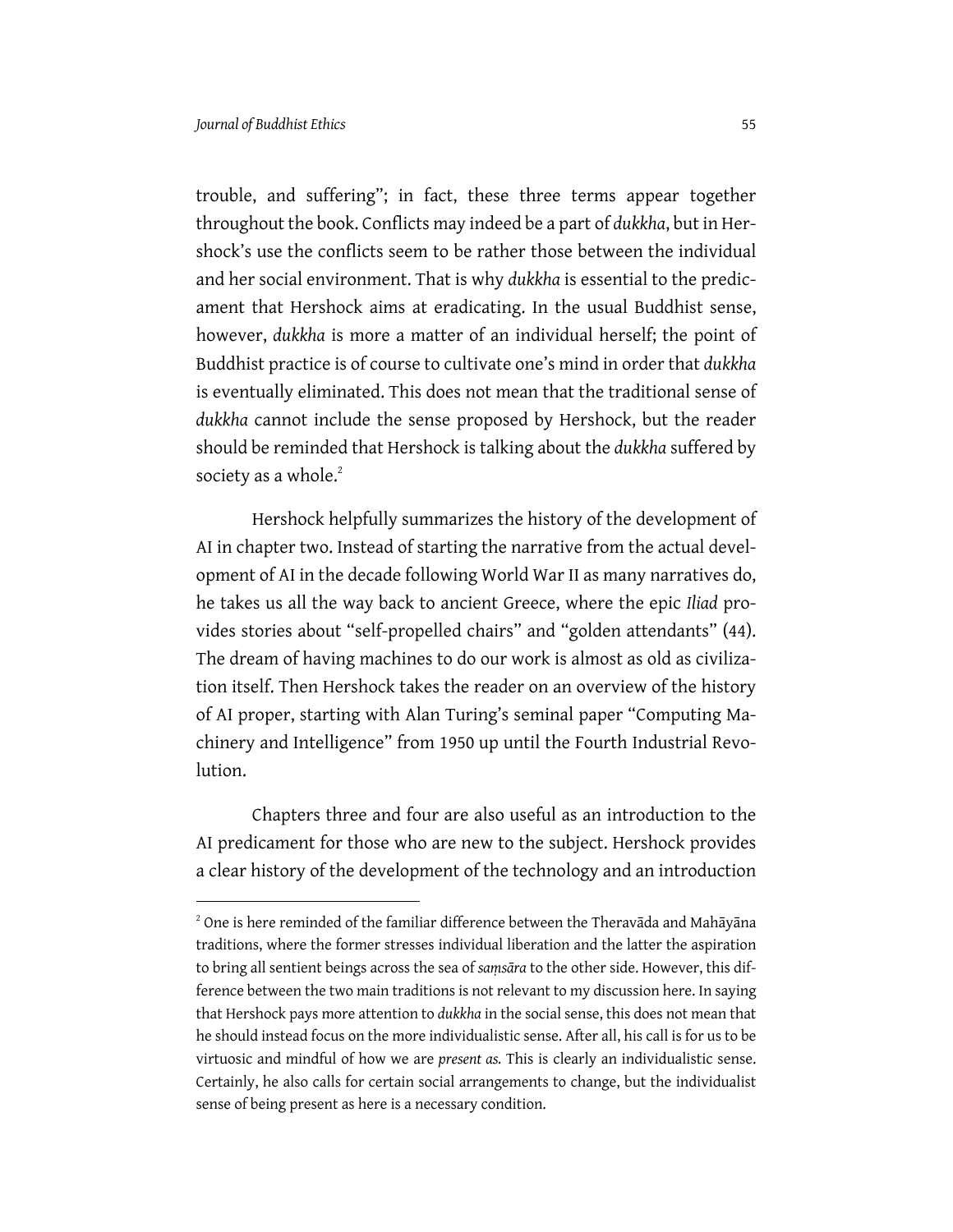to the problems caused by surveillance capitalism. Chapter three focuses on the current uses of information technology in business, politics, and the military. Here Hershock discusses the distinction between technologies and tools. The former consists of more than gadgets and devices; technologies encompass the system of social relations and balances of power, while tools are much smaller in scope, comprising the use of technical means already embedded within the system of social and power relations that comprise technologies. For example, a gun is a dangerous device; as a result, in many guns there are built-in safety devices. For Hershock, however, this is a far cry from the conclusion that guns are now safe because the deeper underlying cause remains neglected—the system of social relations that allow many people to own guns easily in the first place. This type of argumentation is used by Hershock throughout the book.

Hershock discusses the all-important problem of attention capture in chapter four, and his description of this predicament paves the way to his central argument in the following chapter. What happens when we use social media is that we leave what is known as "digital trails" or "digital crumbs" in the wake of our usage. In the past, these trails were neglected until someone discovered that they could point toward the pattern of media use by each individual user, a veritable gold mine for advertisers. The social media companies realized this immediately and started to install more sophisticated algorithms to keep these digital trails and at the same time to keep the user focusing on the content of the media for as long as possible. This is the key predicament that Hershock's whole book is designed to analyze and criticize. His Buddhist critique of the attention capture algorithm starts by realizing the unwholesome nature of the whole thing—we are not being skillful in allowing ourselves to be hooked up to these media all day long. We need to be present as someone more skillful in order to avoid this predicament.

Chapter five is the most important chapter in the book. Here Hershock talks about his own theory and its difference from the usual form of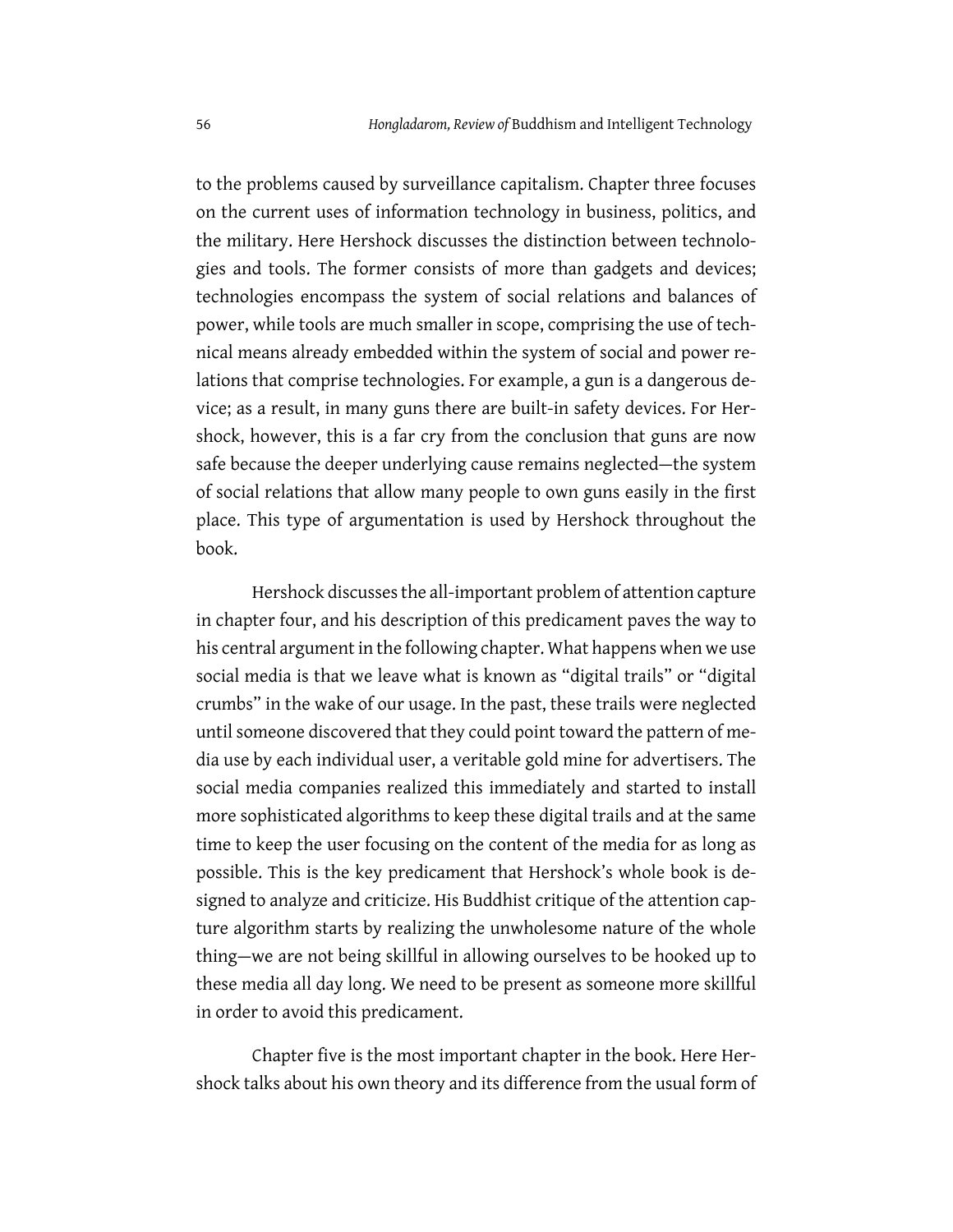ethics that I discussed earlier. Here he mentions some of the well-known computer ethicists such as Terry Bynum and Luciano Floridi. These philosophers advocate the view that computer ethics should aim at maximizing the absolute good, which for Bynum is human flourishing and for Floridi the amount and variety of information in the environment. Hershock criticizes these positions, saying that they do not provide enough force in solving the predicament he mentioned earlier. He then proposes in this chapter his own view, which he calls "ethical diversity." Diversity is here given an extra meaning in that it refers to the dynamics of interrelationality and interdependence of all things, whereas "variety" is used for the other forms of ethics that emphasize only mere differences and number.

Chapter six compares Buddhist ethics to the philosophies of Socrates and Confucius. It aims at answering the question of who we need to be present as to "engage in diversity-enhancing ethical improvisation," in Hershock's words (15). The chapter looks at the other two major ancient ethical traditions, Confucianism and Socrates' philosophy, and proposes that the ideas of relationality in the former and rational integrity in the latter do complement the Buddhist view, which Hershock calls "attentive virtuosity." Together these three concepts comprise the answer of who we need to be present as, which was alluded to earlier. Chapter seven is also important in that Hershock lays out the path of practice so that one become virtuosic, capable of resisting and stopping the predicament of the Intelligence Revolution. The content of the practice is predicated upon the six *pāramitā*s, viz., in Hershock's translation, generosity (*dāna*), moral clarity (*śīla*), patient willingness (*kṣānti*), variant effort (*vīrya*)*,* pointed attentiveness (*dhyāna*), and wisdom (*prajñā*). I don't quite agree with Hershock's translation of *śīla* as "moral clarity," because *śīla* has a sense of disciplining and restraining oneself so that one does not fall prey to the sensual desires. However, Hershock appears to add another meaning to the term on his own, so that the term means that one should redirect the currents of the contemporary karmic landscape (to use Her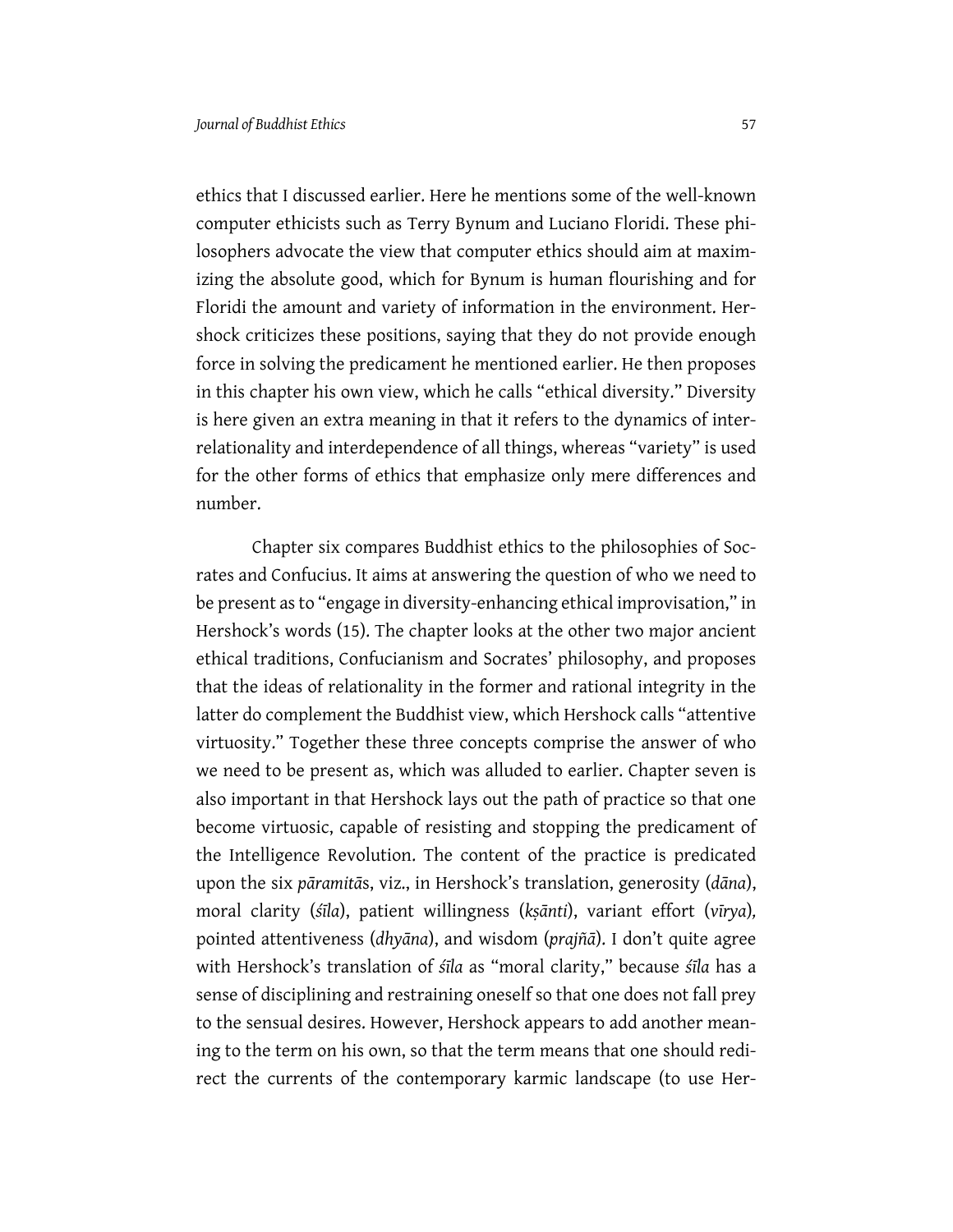shock's own terms). That is, *śīla* becomes more social and political in Hershock's usage rather than inward looking and individual as in the traditional sense.

Chapters eight and nine present Hershock's practical suggestions on how to fight against the AI predicament. In chapter eight, Hershock advocates a kind of consumer boycott as a means for the fight. Since data is the lifeblood of data or surveillance capitalism, Hershock argues that consumers or users of the technology get together and at least slow down their use. This means simply being on Facebook or Google less and putting away the phones more. As a result, there will be more time for face-toface communication and real connection to one's natural surroundings. Furthermore, just as there are carbon taxes on businesses to compensate for their emission of carbon into the atmosphere, Hershock suggests "data taxes" to be levied on the businesses that reap huge amounts of profit from selling users' data to advertisers as a means of slowing down the process, so that we collectively have more time to think about the impact of AI on our lives. The more data they collect, the more taxes. This is a very good suggestion. Imposing taxes would also have a more positive impact in the quality of the data being transmitted, too. In the current situation in which any kind of data can be produced and shared through media, the filters put in place by Facebook and others are utterly inadequate to combat the hate and misinformation pervading every corner of cyberspace. There would certainly be practical problems, such as who would have the power to collect the taxes since the scope of these giant corporations span all over the globe. Another potential problem is how to spend the tax money received, supposing that this is actually possible. The money could be spent on further research for designing AI algorithms that are able to filter out hate speech and prevent deceptions. This certainly requires strong political will and political power.

The last chapter focuses on education. Here, Hershock argues for increased support of the humanities, which everywhere are becoming more marginalized in favor of the STEM disciplines. Here I can only agree.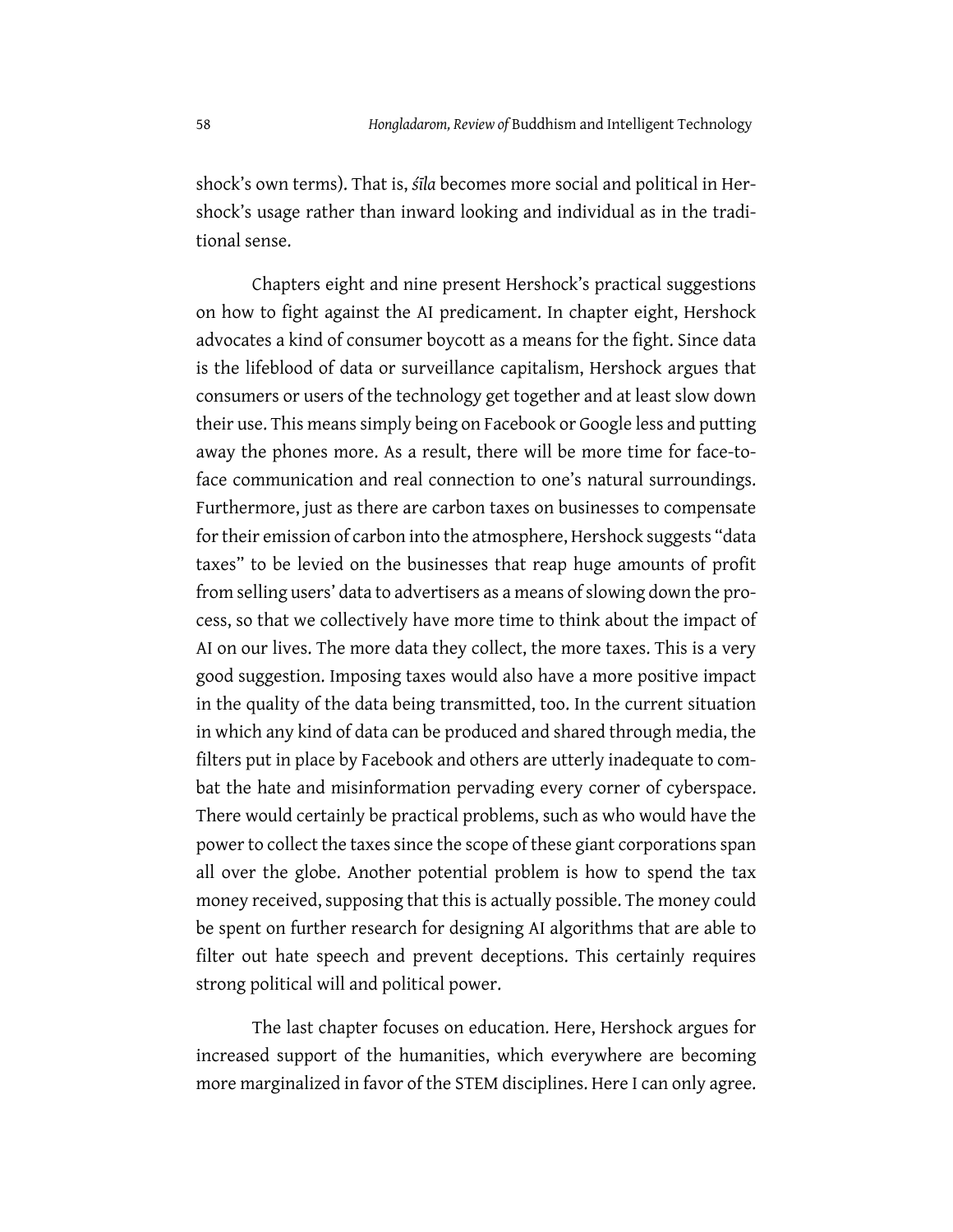However, the education advocated in this chapter appears to focus only on those who will graduate to become users of the technology. What is important and is missing in this chapter is how the computer scientists and engineers of the future should be educated.

\*

Hershock looks at the problems caused by AI from the perspective of the ordinary user. There is little or no suggestion for the designers and manufacturers of AI software as to what they should do. But if one talks about an ethics of AI, especially an ethics of diversity regarding AI, surely one should also factor in the designers and manufacturers too. The suggestion to collect data taxes is of course directed to the political authorities, but not to the likes of Facebook themselves. It would be more complete if Hershock said something directly to these groups about how AI should be designed and what is expected of the technology from the side of ordinary users. One need not unnecessarily create a line between the user and the designer of the technology and focus only on the former. That would be perhaps less than ideally skillful.

## **Works Cited**

- *AI Ethics Guidelines Global Inventory*. AlgorithmWatch, 2019, inventory.algorithmwatch.org. Accessed 29 January 2022.
- Association of Pacific Rim Universities and Keio University. "Artificial Intelligence for Social Good." *Apru.org*, https://apru.org/wp-content/uploads/2021/12/layout\_v3\_web\_page.pdf. Accessed 29 January 2022.
- Borgmann, Albert. *Holding On to Reality: The Nature of Information at the Turn of the Millennium*. University of Chicago Press, 2000.
- . *Technology and the Character of Contemporary Life: A Philosophical Inquiry*. University of Chicago Press, 1987.